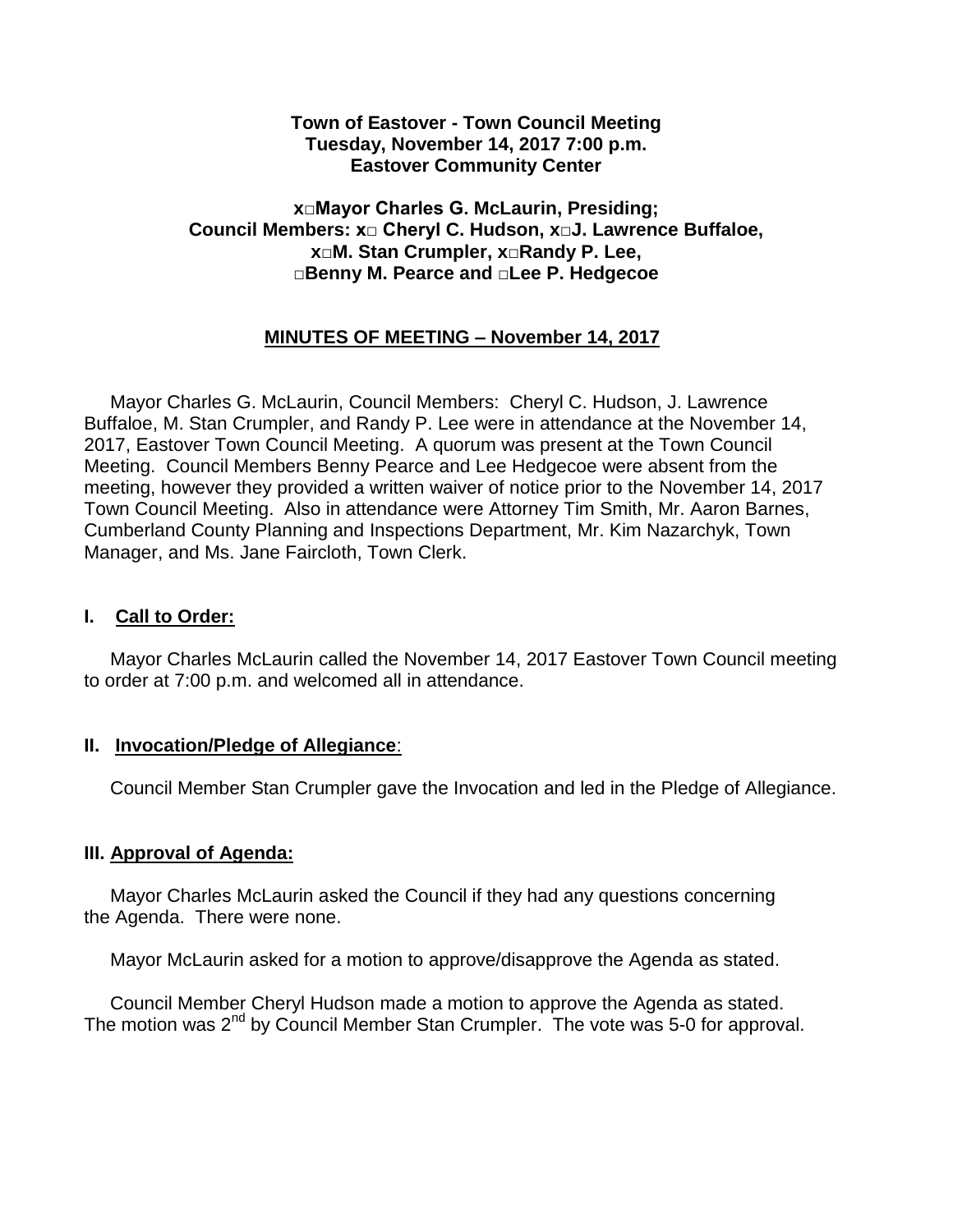### **IV. Public Comments:**

 **None.**

### **V. Consent Agenda:**

- **1. Consider approval of the Minutes for the October 10, 2017 Town Council Planning Session.**
- **2. Consider approval of the Minutes for the October 10, 2017 Town Council Meeting.**
- **3. Consider approval of the September, 2017 Financial Reports.**

 Mayor McLaurin asked the Council if they had any questions concerning the Consent Agenda. There were none.

 Mayor McLaurin asked for a motion to approve/disapprove the Consent Agenda as stated. Council Member Lawrence Buffaloe made a motion to approve the Consent Agenda as stated. The motion was  $2<sup>nd</sup>$  by Council Member Stan Crumpler. The vote was 5-0 for approval.

### **VI. Discussion Agenda:**

### **Agenda Item #1:**

### **Public Hearing**

**CASE NO. P17-42. REZONING OF .44+/- ACRES FROM RR RURAL RESIDENTIAL TO R15 RESIDENTIAL OR TO A MORE RESTRICTIVE ZONING DISTRICT; LOCATED ON THE EAST SIDE OF US 301 (DUNN ROAD), NORTH OF SR 1722 (BEARD ROAD); SUBMITTED BY ELLA WILLIAMS LEBLANC (OWNER) AND MARION W. FISHER (AGENT). (EASTOVER)**

Mayor McLaurin **OPENED** the Public Hearing.

 Mr. Aaron Barnes presented Case# P17-42 to the Council. Mr. Barnes said this is a case of rezoning .44+/- acres from RR Rural Residential to R15 Residential. The request was submitted by Ella Williams (owner) and Marion W. Fisher (agent).

 Mr. Barnes stated the Cumberland County Joint Planning Board recommended approval based on the fact that the R15 district will restrict the allowed uses on the subject property to primarily single family residential.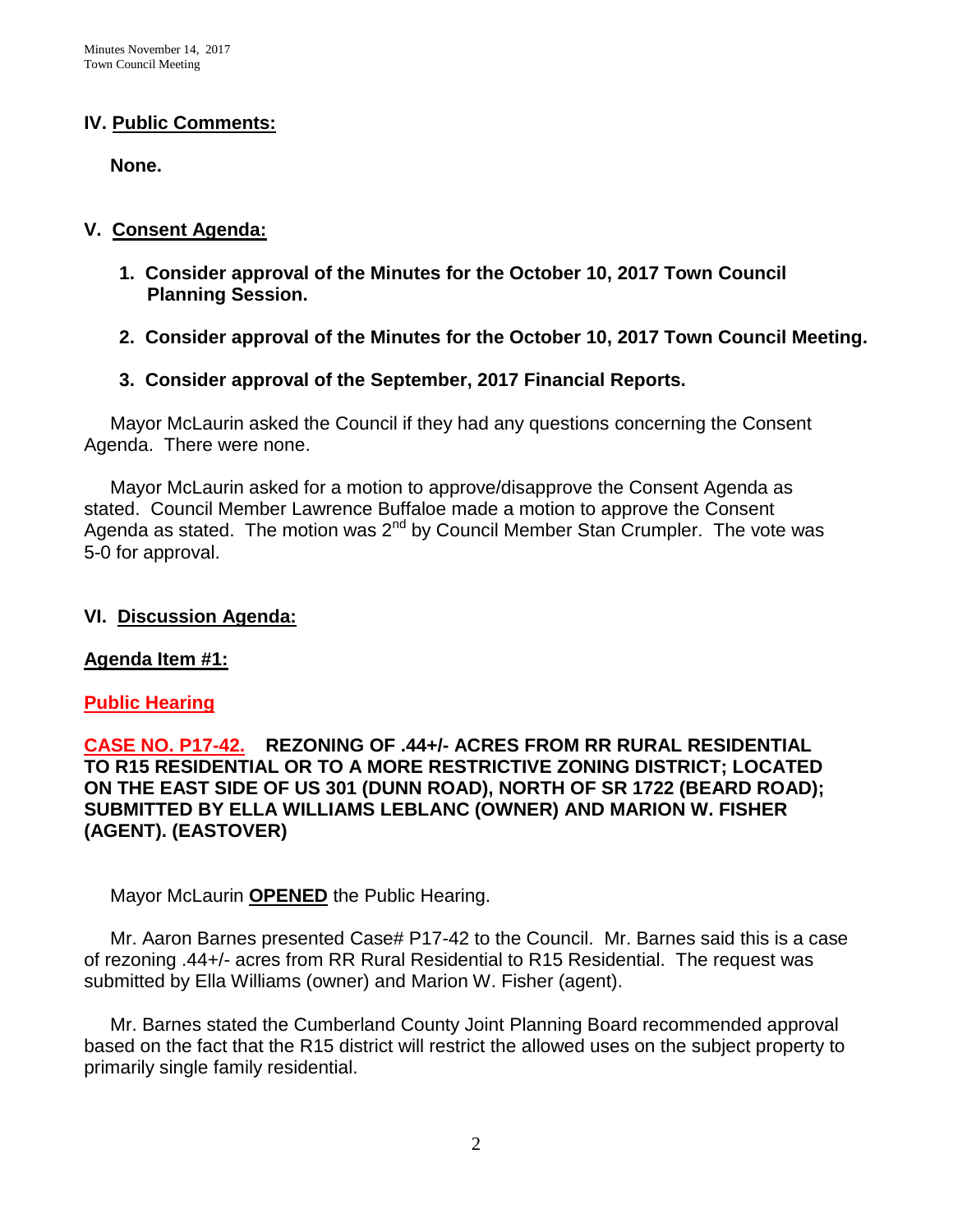Mr. Barnes said the Cumberland County Joint Planning Board finds that approval of the R15 Residential District is consistent with the adopted comprehensive plan designated as the "2030 Growth Vision Plan". The request is not consistent with the "Eastover Land Use Plan", which calls for "one acre residential"; the subject property is now served by Eastover Sanitary District water and sewer.

 The board further finds that approval of the rezoning is reasonable and in the public interest because the district requested for the subject property generally meets or exceeds the location criteria of the adopted Land Use Policies Plan.

 Mayor McLaurin asked the Town Clerk if anyone signed up to speak for or against Case No. P17-42. She stated no one had signed up.

 After a brief discussion by the Council, Mayor McLaurin asked for a motion to **CLOSE** the Public Hearing.

 Council Member Cheryl Hudson made a motion to close Public Hearing Case No. P17-42. The motion was 2<sup>nd</sup> by Council Member Lawrence Buffaloe. The vote was 5-0 for approval.

 Mayor McLaurin asked for a motion to approve/disapprove Case No. P17-42 for rezoning from RR Rural Residential to R15 Residential.

 Council Member Randy Lee made a motion to approve Case No. P17-42 for **rezoning** from RR Rural Residential to R15 Residential. The motion was 2<sup>nd</sup> by Council Member Stan Crumpler. The vote was 5-0.

 Mayor McLaurin asked for a motion to approve/disapprove Case No. P17-42 for consistency with the adopted comprehensive plan designated as the "2030 Growth Vision Plan". Although the request is not consistent with the "Eastover Land Use Plan", which calls for "one acre residential"; the subject property is now served by Eastover Sanitary District.

 Council Member Randy Lee made a motion to approve Case No P17-42 for **consistency** with the "2030 Growth Vision Plan". Although the request is not consistent with the "Eastover Land Use Plan", which calls for "one acre residential"; the subject property is now served by Eastover Sanitary District. The motion was 2<sup>nd</sup> by Council Member Stan Crumpler. The vote was 5-0 for approval.

 Mayor McLaurin asked for a motion to approve/disapprove to Case No. P17-42 for reasonableness because the district requested for the subject property generally meets or exceeds the location criteria of the adopted "Land Use Policies Plan" being that the property is now served by Eastover Sanitary District.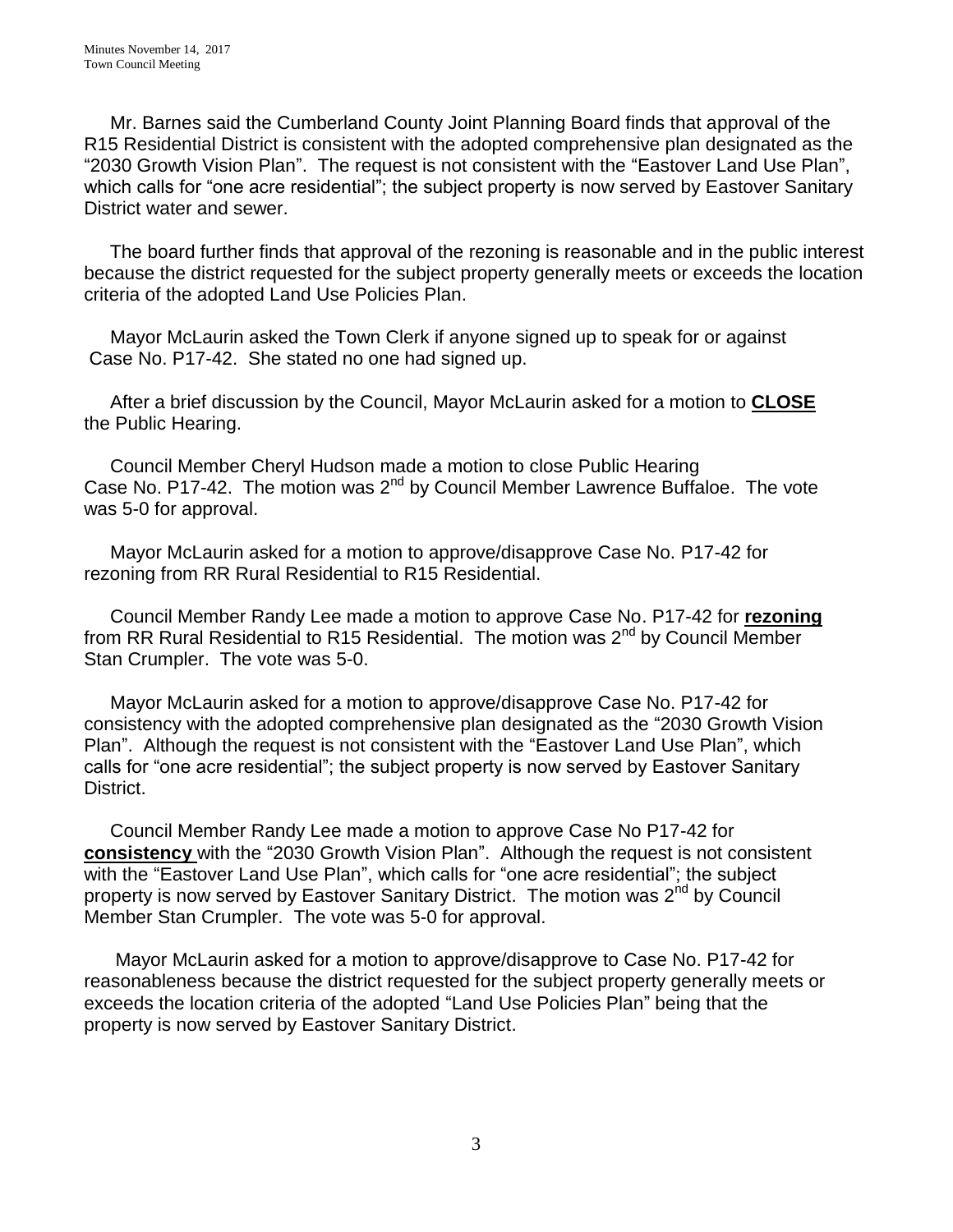Council Member Cheryl Hudson made a motion to approve Case No P17-42 for **reasonableness** because the district requested for the subject property generally meets or exceeds the location criteria of the adopted "Land Use Policies Plan" being that the property is now served by Eastover Sanitary District. The motion was 2<sup>nd</sup> by Council Member Stan Crumpler. The vote was 5-0 for approval.

## **Agenda Item #2:**

### **Public Hearing**

### **CASE NO. P17-43. REZONING OF 1.22+/- ACRES FROM A1 AGRICULTURAL TO R20 RESIDENTIAL OR TO A MORE RESTRICTIVE ZONING DISTRICT, LOCATED AT 1701 AND 1705 JONCEE DRIVE; SUBMITTED BY TONY & EMMA BELIN, DARLENE KLIMCZAK AND CHARLENE JOHNSON (OWNERS) & LORI EPLER ON BEHALF OF LARRY KING AND ASSOCIATES (AGENT). (EASTOVER)**

Mayor McLaurin **OPENED** the Public Hearing.

 Mr. Aaron Barnes presented Case No. P17-43 to the Council. Mr. Barnes said this is a case of rezoning 1.22+/- acres from A1 Agricultural to R20 Residential or to a more restrictive zoning district.

 The request was submitted by Tony and Emma Belin, Darlene Klimczak and Charlene Johnson (owners) and Lori Epler on behalf of Larry King and Associates (agent).

 Mr. Barnes stated the Cumberland County Joint Planning Board recommends approval of the R20 Residential District for Case No. P17-43 based on the following:

- 1. The R20 district will restrict the uses permitted on the subject properties to primarily stick built homes;
- 2. The rezoning will remove the nonconformity of the subject lots; and
- 3. RR Residential zoning is to the immediate west of the subject property.

 Mr. Barnes said the Cumberland County Joint Planning Board finds approval of the R20 Residential district is consistent with the adopted comprehensive plan designated as the "2030 Growth Vision Plan", which calls for "community growth area" at this location. Although it is not consistent with the "Eastover Land Use Plan" which calls for "one acre residential", the subject property is now serviced by Eastover Sanitary District water and sewer.

 The board further finds that approval of the rezoning is reasonable and in the public interest because the district requested for the subject property generally meets or exceeds the location criteria of the adopted "Land Use Policies Plan".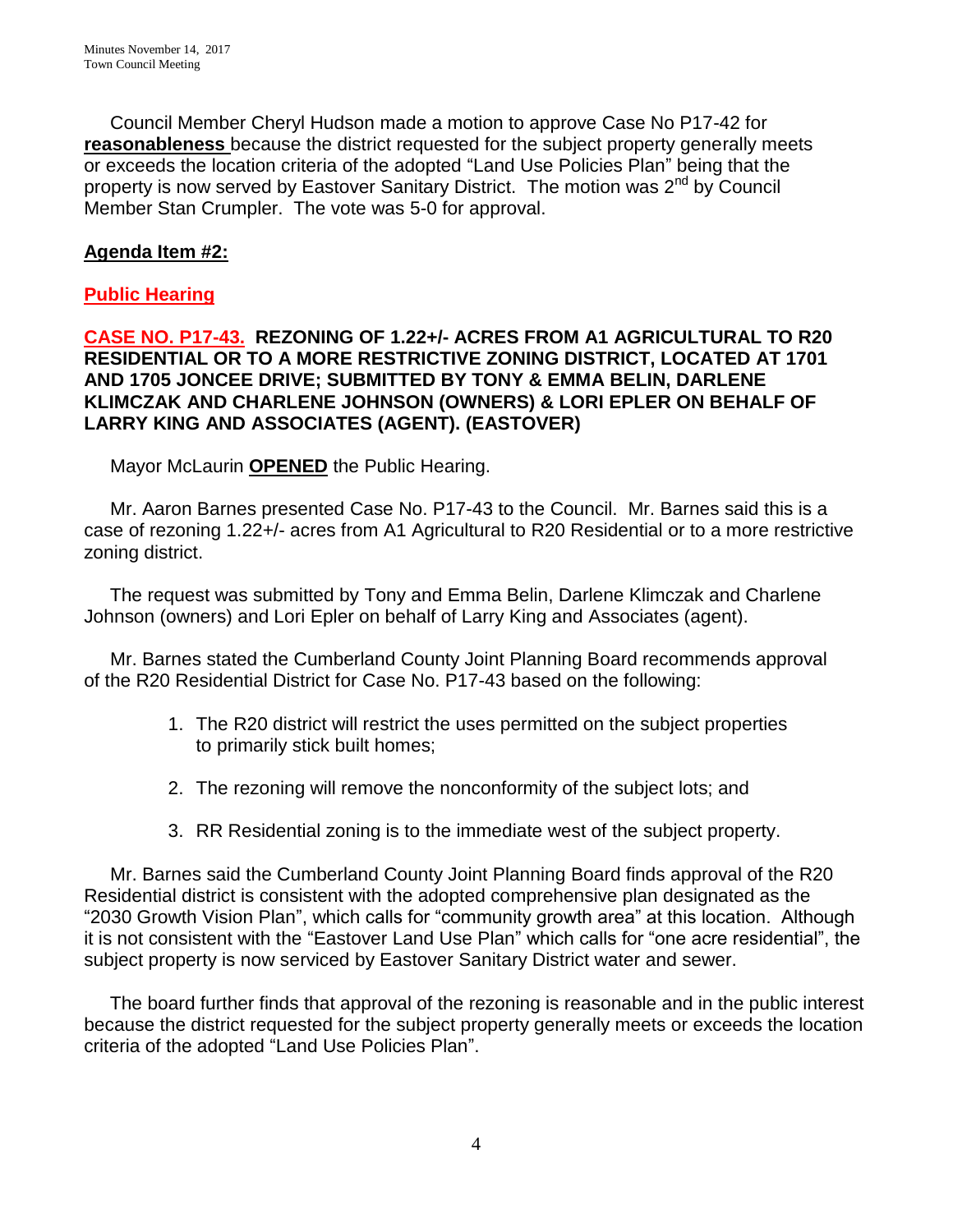Mayor McLaurin asked if anyone signed up to speak for or against this case. The Town Clerk stated two people signed up to speak. They are as follows:

### **FOR:** Mr. Tony Belin, 1705 Joncee Drive, Eastover, N.C. 28312 Ms. Lori Epler, 1333 Morganton Road Fayetteville, N.C. 28305

### **AGAINST:** None

### **SPEAKERS FOR:**

 Mr. Tony Belin stated the reason he wants the property rezoned is so he can move the property line. His tank sits on the neighbor's property and this would allow him to own the property his water tank is sitting on. The property line is at a ditch. He is already cleaning his property and the neighbor's property. Mr. Belin stated one of his neighbors, Mr. Eagan, supports this rezoning. He stated that they are trying to correct the over flooding from the ditch and make sure it is done properly.

 Ms. Lori Epler spoke and said she wanted to mention a few technical items. She said first the area was zoned by the County before the Town of Eastover was established and the lots were created prior to zoning. Ms. Epler stated that none of the lots meet the requirements and are considered legal non-conforming. She said Mr. Belin sent a map to the County to have reviewed so he could maintain the ditch and stop the flooding. Ms. Epler stated that Mr. Belin has been maintaining the property for years. Ms. Epler said future residents and existing residents could have problems with the zoning as it is now, because they are non-conforming. She stated if any of the existing homeowners lost their home they would have a hard time rebuilding because of the zoning issues.

 Mayor McLaurin stated the Council was well aware of the issues in that area. He said the zoning was established long before the Town of Eastover was incorporated.

 Council Member Stan Crumpler asked Mr. Egan about drainage issues. Council Member Crumpler wanted to know if this would alleviate the drainage problem. Mr. Egan said yes he believed it would help because all neighbors will be working together to stop the flooding.

### **SPEAKERS AGAINST:**

#### **None.**

 After a brief discussion by the Council, Mayor McLaurin asked for a motion to **CLOSE** the Public Hearing.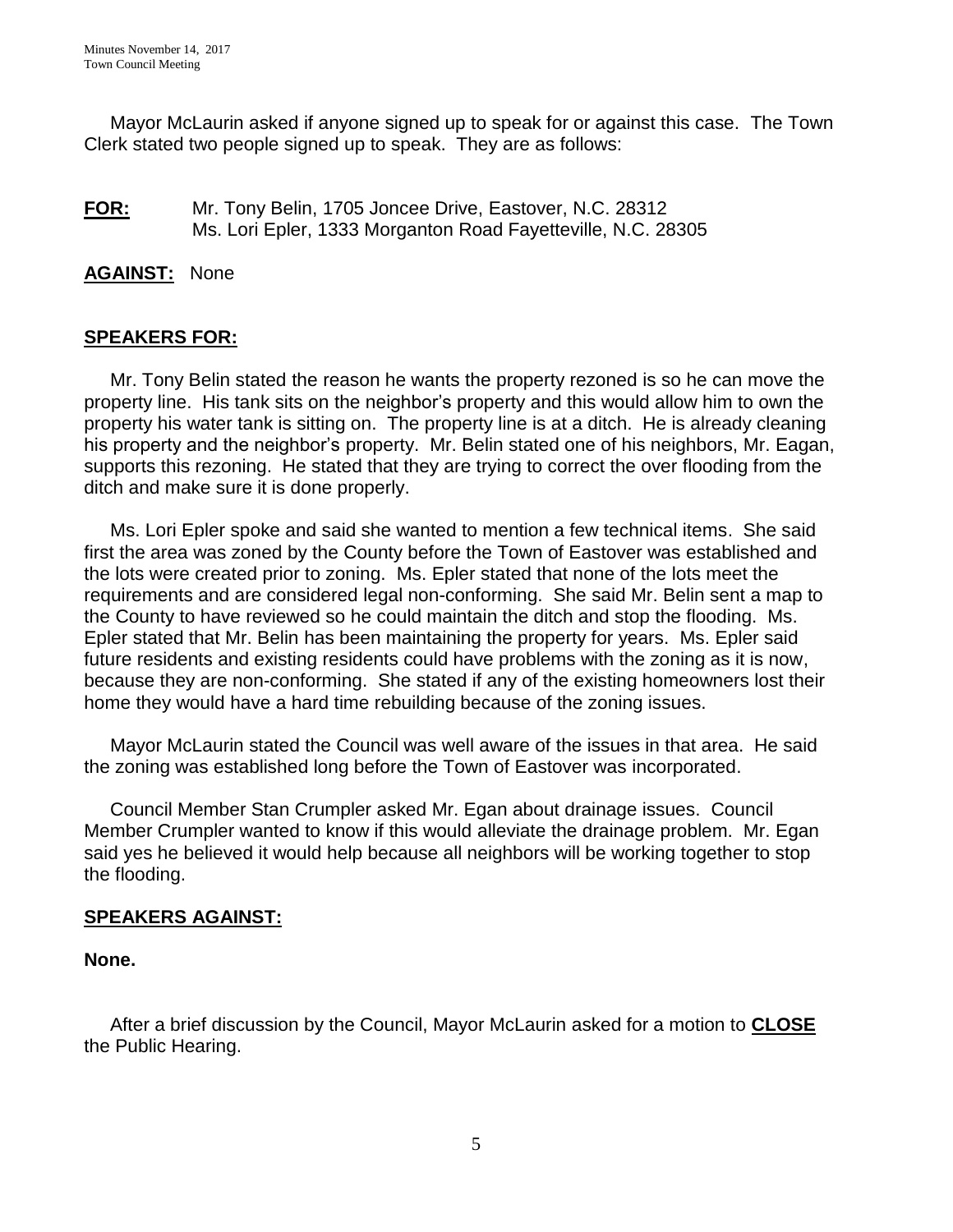Council Member Randy Lee made a motion to close the Public Hearing on Case No. P17-43. The motion was 2<sup>nd</sup> by Council Member Cheryl Hudson. The vote was 5-0 for approval.

 Mayor McLaurin asked for a motion to approve/disapprove Case No. P17-43 for rezoning of 1.22+/- acres from A1 Agricultural to R20 Residential.

 Council Member Lawrence Buffaloe made a motion to approve Case No P17-43 for **rezoning** from A1 Agricultural to R20 Residential. The motion was 2<sup>nd</sup> by Council Member Stan Crumpler. The vote was 5-0.

 Mayor McLaurin asked for a motion to approve/disapprove to Case No. P17-43 for consistency with the adopted comprehensive plan as designated in the "2030 Growth Vision Plan". Although the request is not consistent with the "Eastover Land Use Plan", which calls for "one acre residential"; the subject property is now served by Eastover Sanitary District.

 Council Member Lawrence Buffaloe made a motion to approve Case No. P17-43 for **consistency** with the "2030 Growth Vision Plan". Although the request is not consistent with the "Eastover Land Use Plan", which calls for "one acre residential"; the subject property is now served by Eastover Sanitary District. The motion was 2<sup>nd</sup> by Council Member Randy Lee. The vote was 5-0 for approval.

 Mayor McLaurin asked for a motion to approve/disapprove to Case No. P17-43 for reasonableness with the "Eastover Land Use Plan" being that the property is now served by Eastover Sanitary District and also meets or exceeds the location criteria of the adopted "Land Use Policies Plan".

 Council Member Cheryl Hudson made a motion to approve Case No P17-43 for **reasonableness** with the "Eastover Land Use Plan" being that the property is now served by Eastover Sanitary District and also meets or exceeds the location criteria of the adopted "Land Use Policies Plan". The motion was 2<sup>nd</sup> by Council Member Stan Crumpler. The vote was 5-0 for approval.

## **VII. Receive Mayor's Update:**

- The November 10, 2017 ceremony was a tribute to the Veterans of Vietnam. Mayor McLaurin wanted to thank all who helped make this tribute a success. There were approximately 18 Veterans involved and an estimation of 80 people attending. Mayor McLaurin stated he was pleased with the turnout and extremely happy to be able to honor our Veterans.
- Mayor McLaurin introduced the new elect Council Member Mr. Bruce Sykes. Mr. Sykes said he lives on Beard Road and was honored to be elected. He stated he was excited to be able to serve the Eastover Citizens.